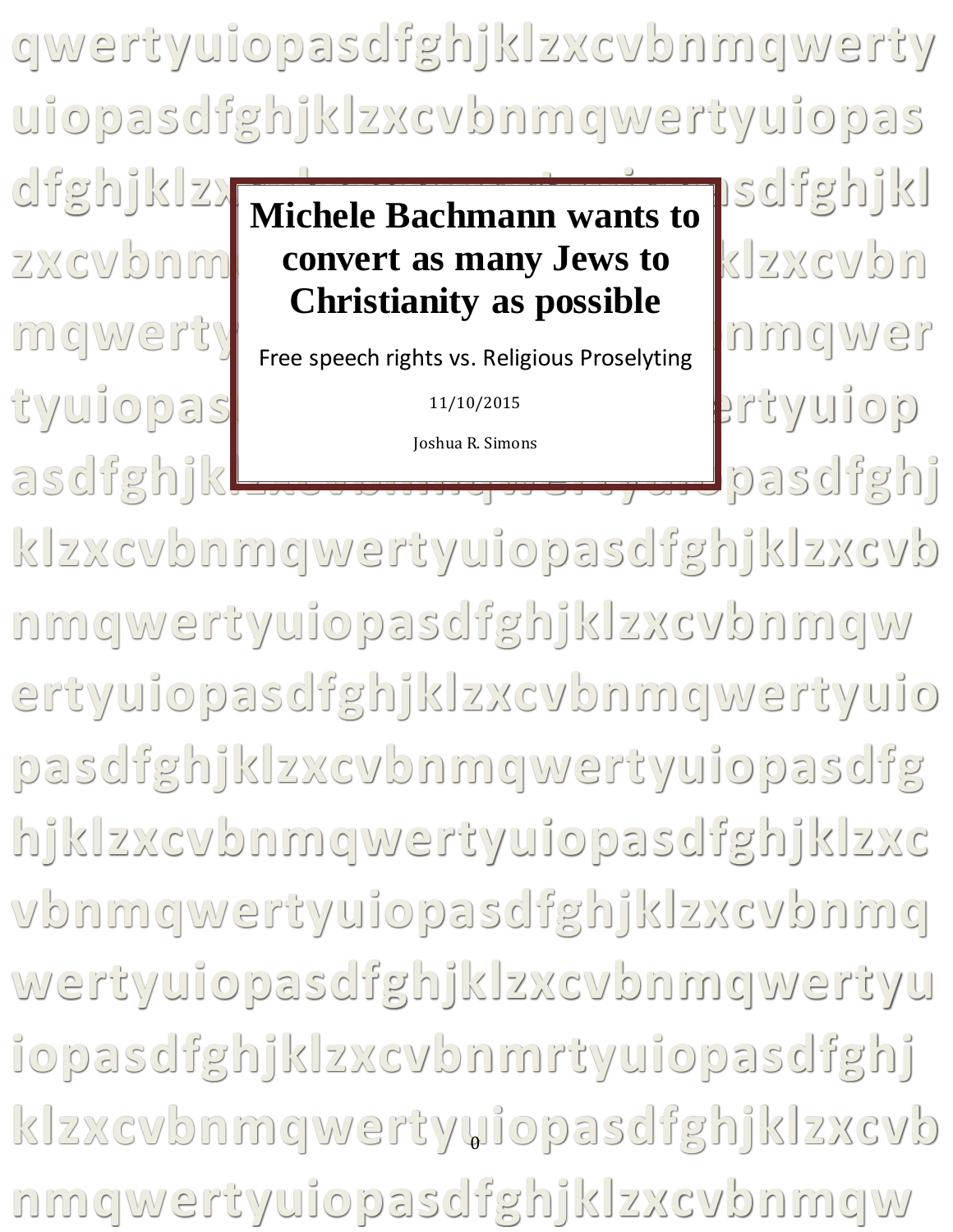## **Michele Bachmann wants to convert as many Jews to Christianity as possible**

By Joshua R. Simons

According to a story from thedailybeast.com, former Presidential candidate and congresswoman Michele Bachmann proclaimed that she feels more people need to convert to Christianity in anticipation for the imminent coming of the Messiah.

[http://www.thedailybeast.com/cheats/2015/11/08/bachman-convert-jews-before-jesus](http://www.thedailybeast.com/cheats/2015/11/08/bachman-convert-jews-before-jesus-comes.html?ref=yfp)[comes.html?ref=yfp](http://www.thedailybeast.com/cheats/2015/11/08/bachman-convert-jews-before-jesus-comes.html?ref=yfp)

The idea of preparing for the coming of the messiah is nothing new. In fact, unbeknown to many, a fundamental tenant of Judaism is the belief in the coming of a Messiah.

Moshe ben Maimon of "Maimonides", a great Jewish sage from the  $12<sup>th</sup>$  century writes that this is one of the 13 pillars of faith of Judaism.

*"12. The belief in the arrival of the Messiah and the messianic era."* 

[\(http://www.chabad.org/library/article\\_cdo/aid/332555/jewish/Maimonides-13-](http://www.chabad.org/library/article_cdo/aid/332555/jewish/Maimonides-13-Principles-of-Faith.htm) [Principles-of-Faith.htm\)](http://www.chabad.org/library/article_cdo/aid/332555/jewish/Maimonides-13-Principles-of-Faith.htm)

Additionally, the idea of the Messiah coming soon is nothing new to the Jewish faith. Throughout his 44 years as head of the Chabad-Lubavitch movement, Rabbi Menachem Mendel Schneersohn, proclaimed that the Messiah is ready to come. In an interview with CNN is 1992, Rabbi Schneersohn was asked what his message to the world is about the Messiah. Here is what he said: (Moshiach is Messiah in Hebrew)

[https://www.youtube.com/watch?v=6nc\\_1XdilH8](https://www.youtube.com/watch?v=6nc_1XdilH8)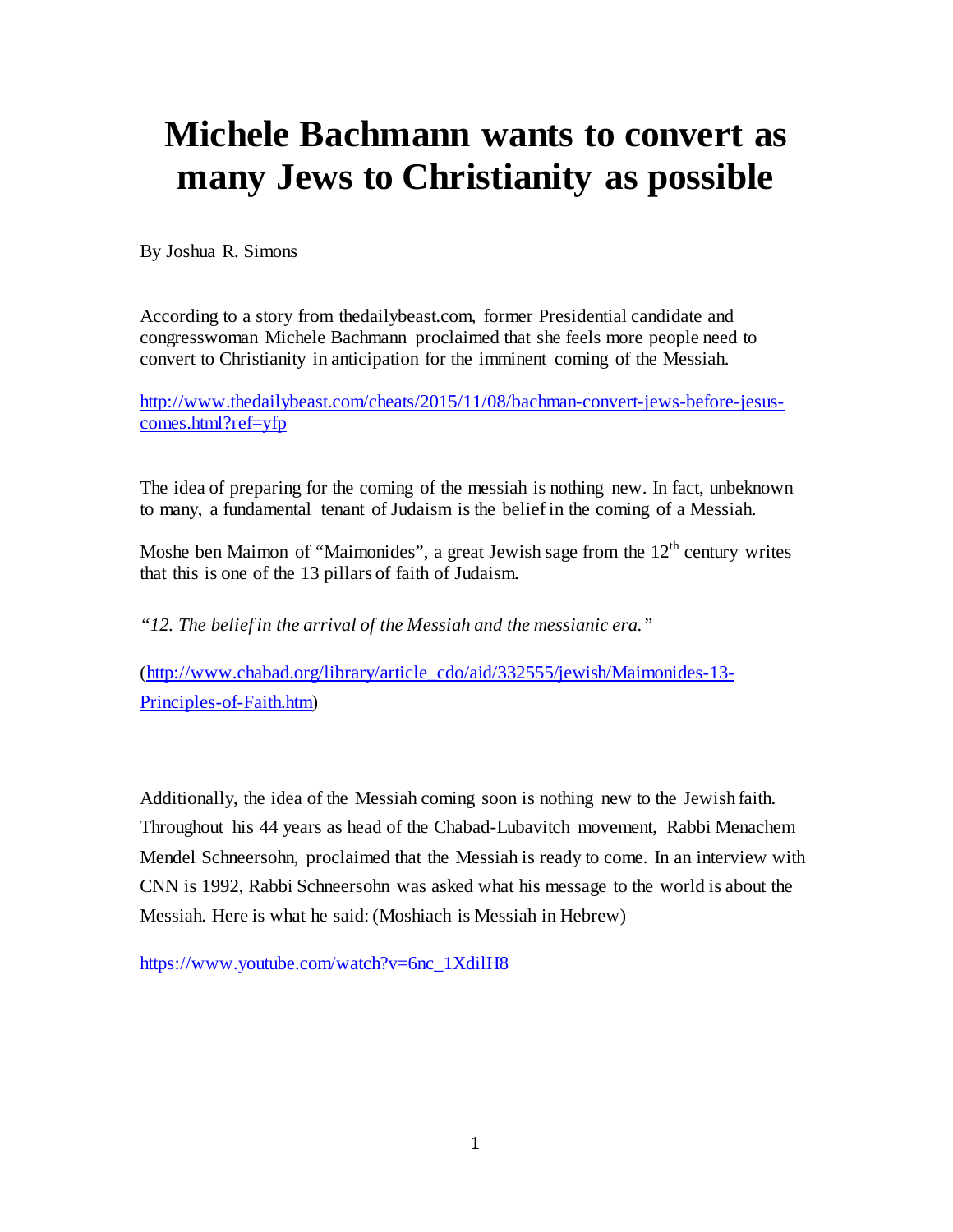One of the greatest gifts we share as Americans, regardless of religion is our first amendment rights to freedom of speech, press, and the right to assemble.

## **Amendment IFREEDOM OF RELIGION, SPEECH, PRESS, ASSEMBLY, AND PETITION**

Passed by Congress September 25, 1789. Ratified December 15, 1791. The first 10 amendments form the Bill of Rights

Congress shall make no law **respecting** an establishment of religion, or prohibiting the free exercise thereof; or abridging the freedom of speech, or of the press; or the right of the people peaceably to assemble, and to petition the Government for a redress of grievances.

<http://constitutioncenter.org/interactive-constitution/amendments/amendment-i>

Michele Bachmann has every right to share what she did. If she feels this is her mission, she is entitled to share her views.

As a Jewish person, I am not offended by what she said. If this is what her religion teaches her, who am I to say that she shouldn't feel or express her views?

I feel we live in an era where free speech takes a back seat to political correctness. If someone says anything offensive, that person is ostracized.

In the comments to this

article [http://www.haaretz.com/jewish/news/1.684848?utm\\_source=dlvr.it&utm\\_medium=twitte](http://www.haaretz.com/jewish/news/1.684848?utm_source=dlvr.it&utm_medium=twitter)

[r](http://www.haaretz.com/jewish/news/1.684848?utm_source=dlvr.it&utm_medium=twitter)

Many readers claim their displeasure with her comments. They call them offensive, wrong, and refer to her as crazy.

I welcome them. I want to understand other people's viewpoints. This is the goal of the first amendment.

In the famous court case Abrams vs. United States (1919) Justice Oliver Wendell Holmes Jr. quoted one of the most explanations for the value and purpose of the first amendment.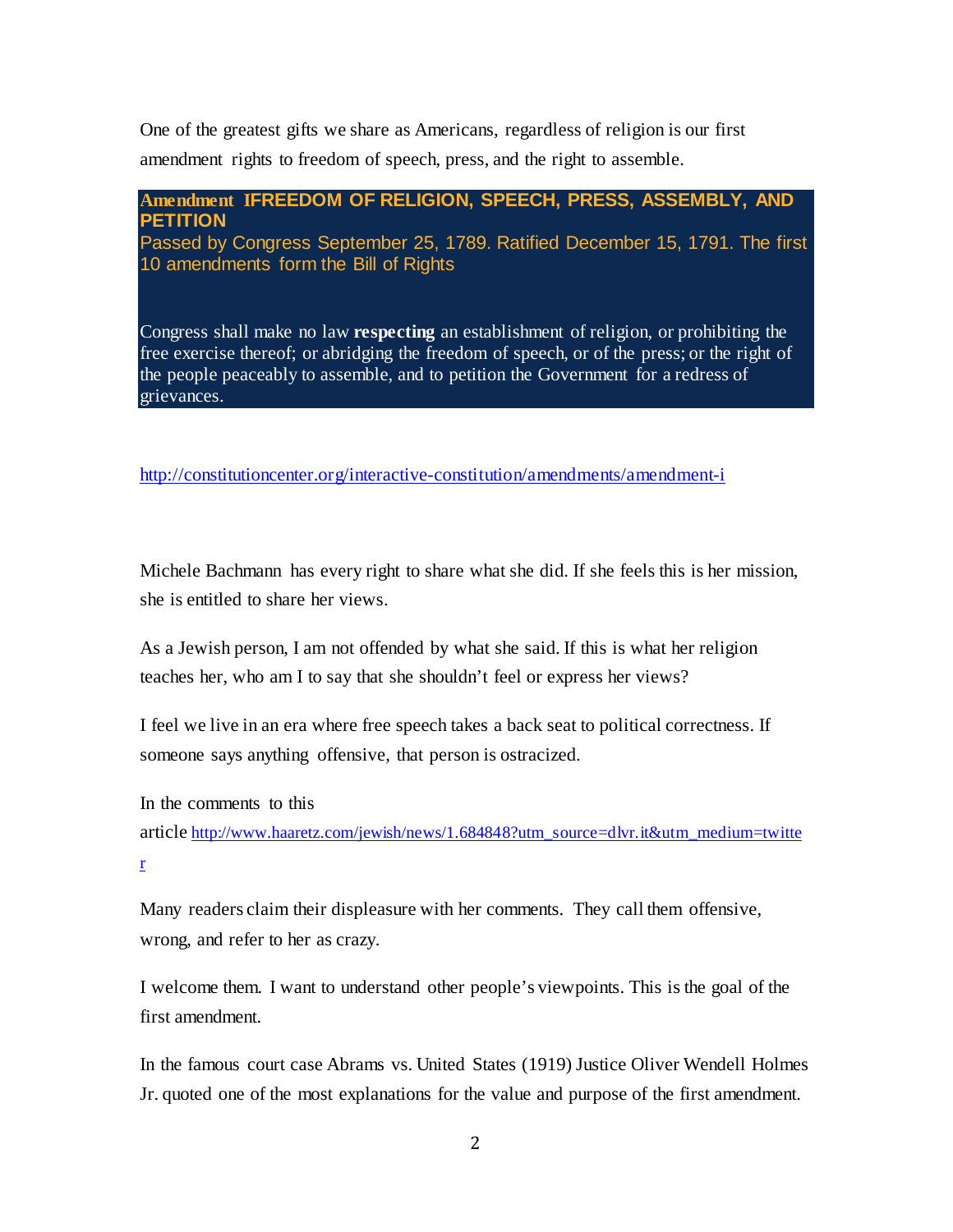*"The ultimate good desired is better reached by free trade in ideas — that the best test of truth is the power of the thought to get itself accepted in the competition of the market."*

*(http://www.firstamendmentcenter.org/holmes%E2%80%99-idea-marketplace- %E2%80%93-its-origins-legacy)*

In a world with so much diversity, isn't it important to understand other people? How much strife is caused in the world from sheer ignorance? How many arguments to couples have when one person says: "I thought you meant" or "I didn't realize that's what you were saying?" Who remembers playing the game telephone as kid? Did the original message ever reach the last person? Not when I played.

If people don't communicate, how do learn about each other?

How many readers who have read this article knew about the Jewish concept of a messiah before reading this article?

Some readers may ask: "So you don't mind if people try to convert you? They may protest to these types of efforts calling them offensive.

My response to those readers: You have a right to feel that way and express those views.

The point is that what Michele Bachmann did was say her views. She didn't act on them. That is a different story.

We need to cherish this right to say and express our views, even when we don't agree with them, or find them offensive. If we as a society fear sharing our views because they may offend someone, we find ourselves on a slippery slope that never ends.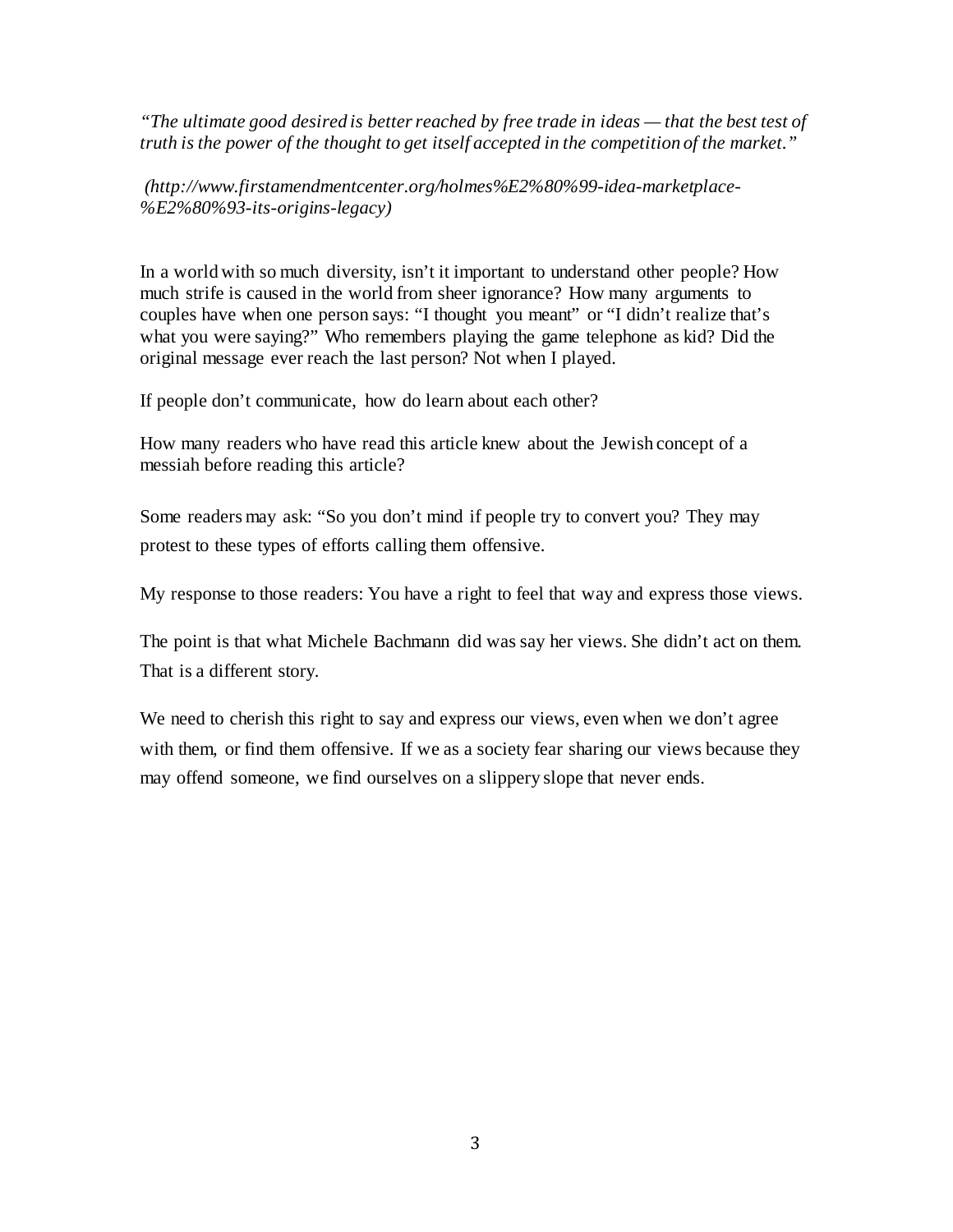## **Comments and follow up discussion from this article**

1. On Mon, Dec 7, 2015 at 8:51 PM, Jason Matthew Bossert - NCMA [<jasonbossert\\_ma@aol.com>](mailto:jasonbossert_ma@aol.com) wrote: So you being jewish and not offended with her view of trying to convert jews to Christianity isn't offensive to you..

Then you aren't offended, by Hitler and the Holocaust. I assume, that you believe that President Barack Obama is a Muslim too...

Well buddy it's no different then an inconsiderate insensitive rude Christian trying to convert jews or no different then Christians, Catholics and Nazis who call us Jewish "dirty Jew" "jewbag" "cheap jew" filthy dirty jew and or the K word... The L word is no different than someone dropping the N word.....

Lastly, six million Jews died. Because Hitler wanted them to convert as well and we said Oh Hell No!

Sent on my Boost Mobile Samsung Galaxy S® 5

2. -------- Original message -------- From: "Joshua R. Simons" [<simonssays1@gmail.com>](mailto:simonssays1@gmail.com) Date: 2015/12/07 10:28 PM (GMT-05:00) To: Jason Matthew Bossert - NCMA <*jasonbossert\_ma@aol.com*> Subject: Re:

First of all, thank you for taking the time to read and respond to my article.

I think it is very far fetched to compare what Michele Bachman said to anything that

Hitler said or did. Hitler's goal was not to convert Jews, it was to destroy us. He wanted to purge society of Jews so that in his twisted mind society would be pure.

I would also like to reiterate that there is a big difference between saying something and doing something. Michele Bachman has done nothing violent or harmful with her words that can remotely compare to anything Hitler did. Unless you believe that her statements alone make her as evil as Hitler.

If you learn about 1st amendment law, you will find that there is a difference between speech that causes an immediate threat or imminent danger to someone versus someone sharing their views. It is not permitted to say to someone, "Hey Jewbag, I'm going to kill you.' If this statement or any of the names you detailed in your second paragraph were to be accompanied by this type of threat, it would be unprotected speech.

I don't know what your assumption that I believe Obama is a Muslim has to do with this discussion.

I do understand that it is frustrating and upsetting that people in society feel this way about us. Unfortunately that is the price we pay for living in a free society. Look at history at what the alternatives were and how they turned out for Jews.

Thank you,

Joshua R. Simons